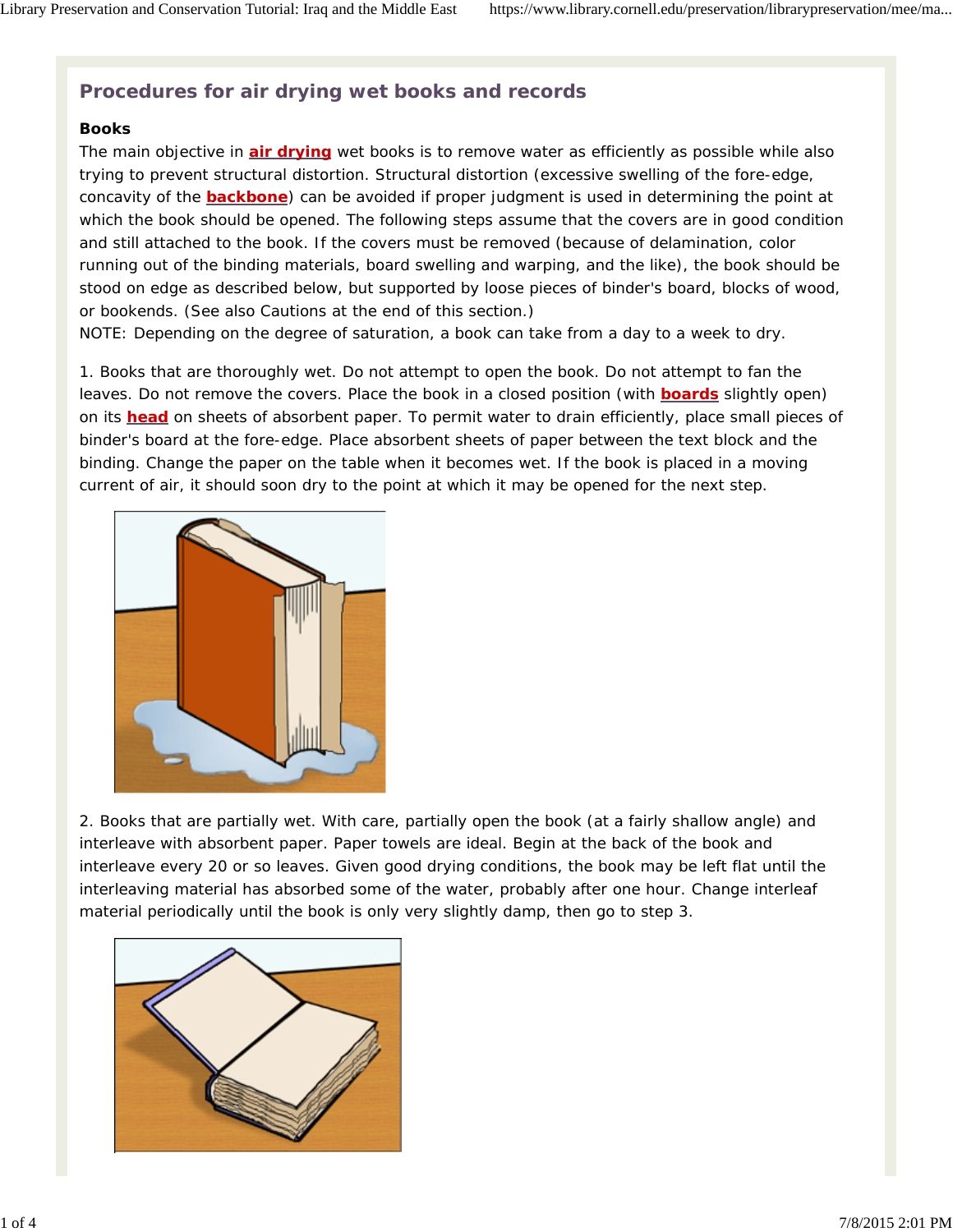3. *Books that are damp*. Stand the book on edge, lightly fan the leaves, and allow the book to dry in a current of air. If the binding is damper than the text, place paper between the **boards** and the book. When the book is almost dry, go to step 4.



4. *Books that are almost dry*. Lay the book flat, push the back and **boards** gently into position, and place the book under a light weight, leaving it in this position until it is thoroughly dry.



## **CAUTION**

1. **Coated paper** (shiny paper used for periodicals and art books and occasional illustrations). Give coated paper immediate attention—once the paper starts to dry, it fuses together and can rarely be separated. It may be possible to salvage the item by interleaving every sheet with waxed paper. If time or staff do not permit this, make arrangements to freeze the book and KEEP IT WET until it is placed in the freezer.

2. Water soluble inks or media (manuscripts, drawings, water colors), rare or unique items, and nonpaper material (film, photographs, discs, oil paintings). Contact a trained conservator.

3. Bound manuscripts or books printed or bound in vellum or leather. DO NOT AIR DRY except under the direction of a specialist.

## **Paper documents or pamphlets**

Do not attempt to air dry manuscripts, drawings, or material with water soluble colors except under the advice of a conservation specialist. Do not attempt to separate leaves that are very wet or that are sticking together unless you have been trained to do so.

1. Hang thin pamphlets over strung fishing line to dry.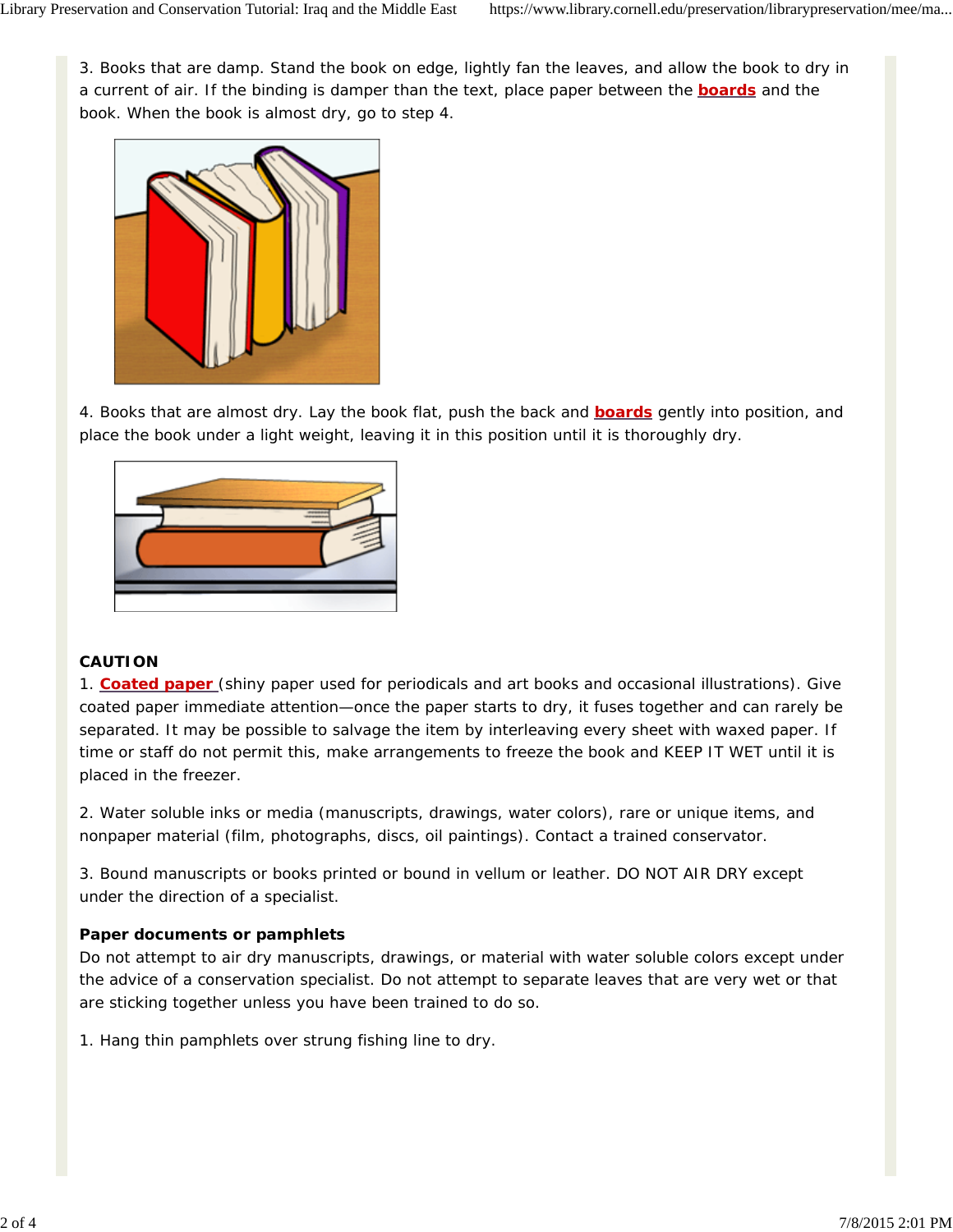

2. Lay single pages or small stacks of documents out on an absorbent material on tables, floors, and other flat surfaces, protecting them if necessary with paper towels or **newsprint** (unprinted).



3. String clotheslines close together and lay documents across them for drying.

## **CAUTION**

Take care not to separate the contents of folders and **boxes**. Label new boxes or drying areas as necessary to expedite the return of the collection to order after drying.

#### **Palm leaf or bark manuscripts**

These manuscripts are usually "bound" by cord passed through double-pierced holes. Since the text is generally not paginated or easily readable by nonscholars, take great care to avoid disordering the leaves.

If time and space permit, remove the manuscript **cords** and set the leaves flat in strict order on layers of blotting paper, with the curve uppermost. Single palm leaves will generally dry quickly if placed in a gentle current of air. However, if the palm or bark leaves appear to be becoming distorted (curling and twisting excessively), place a layer of **blotting paper** over the leaves along with a light weight, such as a piece of thin board.



If there are many manuscripts and a more urgent approach is needed, loosen the **cords** and fan the leaves out as much as possible. Again, allow currents of air to pass over the manuscripts.